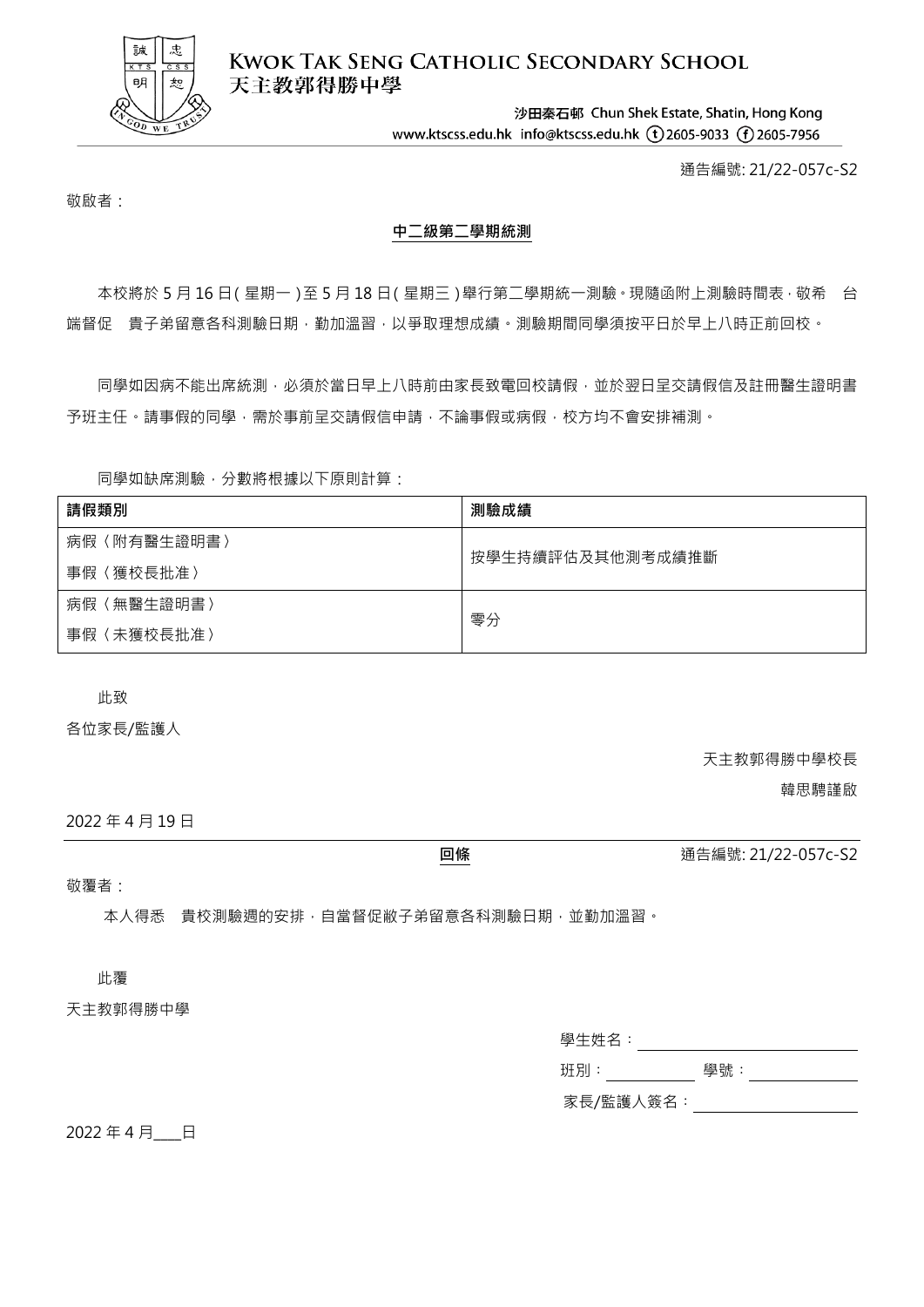## **中二級測驗時間表**

| 日期            | 科目及時間         |                |                 |                 |                 |
|---------------|---------------|----------------|-----------------|-----------------|-----------------|
| 16/5          | 中文            | 溫習時間           | 地理              | 溫習時間            | 生活與社會           |
| $(-)$         | $8:15 - 9:15$ | $9:35 - 10:15$ | $10:15 - 11:00$ | $11:35 - 12:15$ | $12:15 - 13:00$ |
| 17/5          | 英文            | 溫習時間           | 中史              |                 |                 |
| $(\sqsupset)$ | $8:15 - 9:15$ | $9:35 - 10:15$ | $10:15 - 11:00$ |                 |                 |
| 18/5          | 數學            | 溫習時間           | 科學              |                 |                 |
| $\subseteq$ ) | $8:15 - 9:15$ | $9:35 - 10:15$ | $10:15 - 11:00$ |                 |                 |

| 班別 | ZΑ  | 2Β  | $\sim$<br>∠⊂ | 2D  |
|----|-----|-----|--------------|-----|
| 課室 | 105 | 106 | 205          | 206 |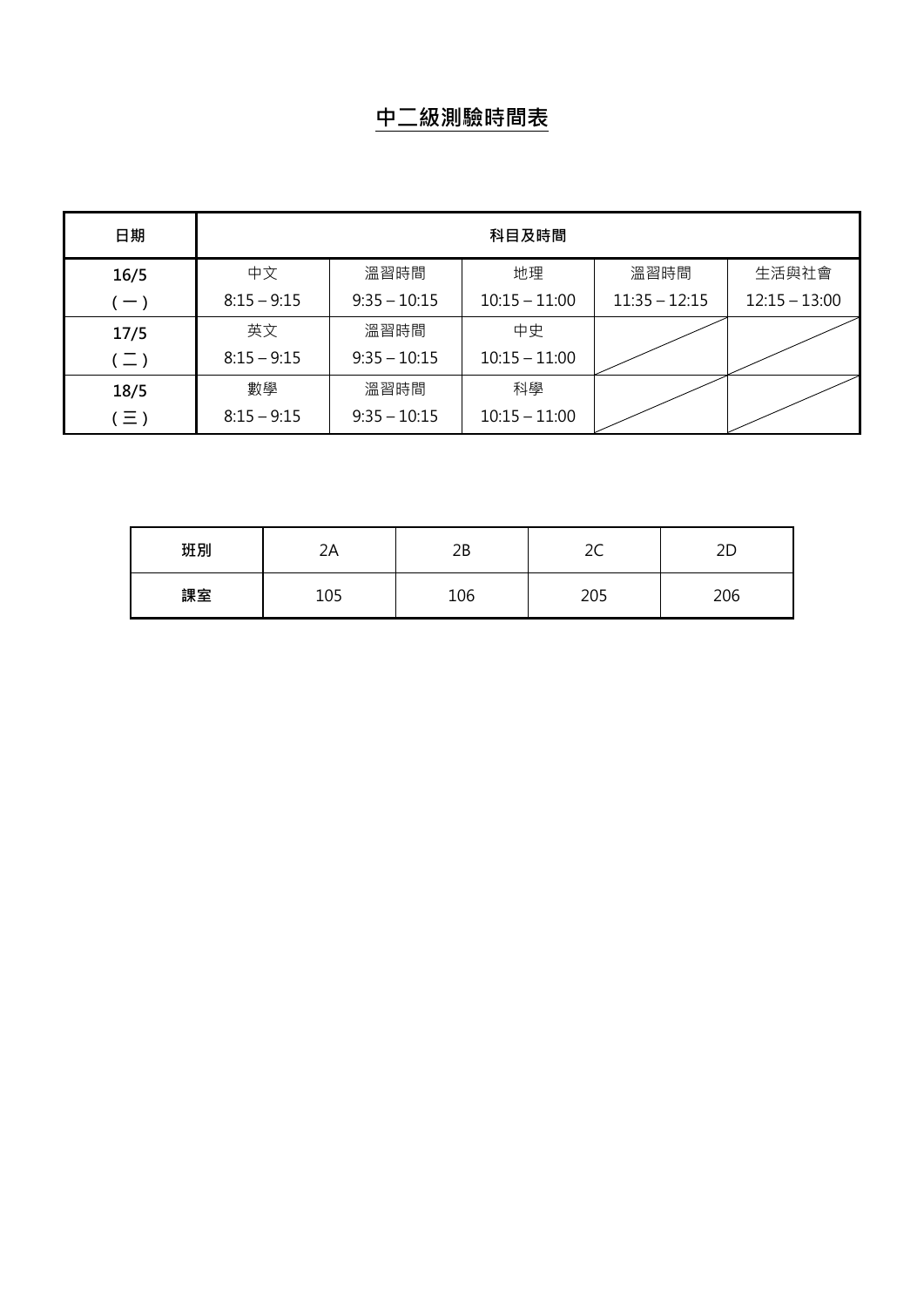

**KWOK TAK SENG CATHOLIC SECONDARY SCHOOL** 天主教郭得勝中學

> 沙田秦石邨 Chun Shek Estate, Shatin, Hong Kong www.ktscss.edu.hk info@ktscss.edu.hk (t) 2605-9033 (f) 2605-7956

> > Ref: 21/22-057e-S2 19 Apr 2022

Dear Parent(s) / Guardian(s),

## **S.2 Second Term Test**

The Second Term Test will be held from 16 May (Monday) to 18 May (Wednesday). The test timetable is attached for your reference. Please pay attention to the individual test dates and encourage your son/daughter to revise accordingly. During the test period, students should return to school at 8 a.m. as usual.

In case of illness, parents should call the General Office by 8 a.m. that morning and submit a parent's letter AND a medical certificate to the Class Teacher on the following day. Application for casual leaves must be submitted earlier in advance. No supplementary tests will be arranged for all absentees.

Test scores of the absentees will be calculated as follows:

| Types of absence                        | <b>Test Scores</b>                              |  |
|-----------------------------------------|-------------------------------------------------|--|
| Sick (with medical certificate)         | Based on the performance of the students'       |  |
| Casual (with Principal's permission)    | continuous schoolwork and all other assessments |  |
| Sick (without medical certificate)      |                                                 |  |
| Casual (without Principal's permission) | NO marks will be given                          |  |

Yours sincerely, Steven Hon Principal

**Reply Slip** Ref: 21/22-057e-S2 \_\_\_ Apr 2022

I have been notified of the arrangement of the Second Term Test and will advise my son/daughter to revise accordingly.

Student's name:

Class: Class no.: Class no.:

Parent's / Guardian's signature: \_\_\_\_\_\_\_\_\_\_\_\_\_\_\_\_\_\_\_\_\_\_\_